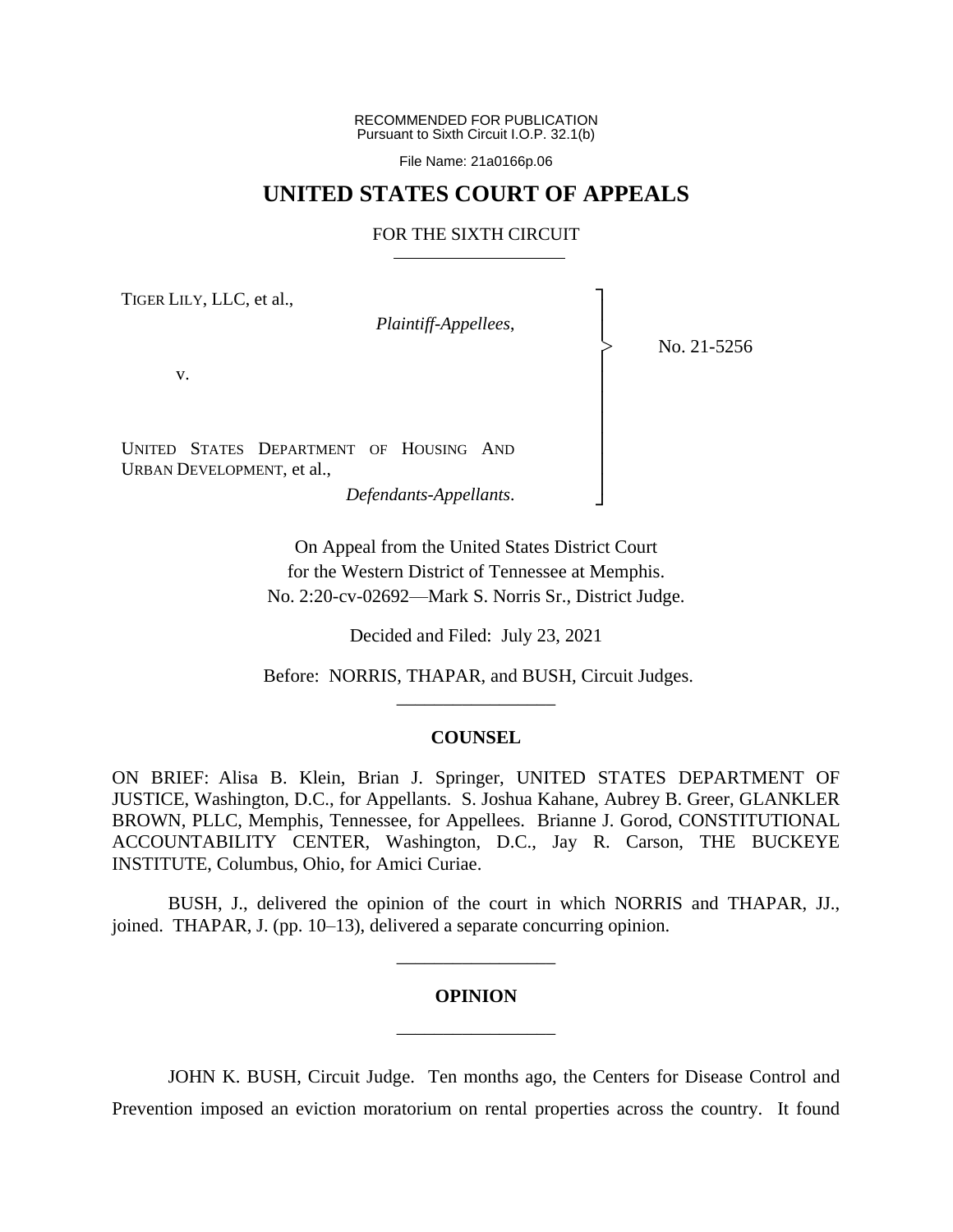authority for its unprecedented action in a provision of the Public Health Service Act of 1944. Plaintiffs sued, arguing that the provision does not grant the CDC the sweeping authority it claims. The district court found in their favor and granted them declaratory relief. We affirm.

I.

In March of 2020, Congress passed the Coronavirus Aid, Relief, and Economic Security Act. Pub. L. No. 116-136, 134 Stat. 281 (2020). Among other things, the CARES Act imposed a 120-day moratorium on evictions from rental properties that participated in federal assistance programs or had federally backed loans. *Id.* § 4024.

After that congressionally enacted moratorium ended, the CDC stepped in. It issued an order entitled "Temporary Halt in Residential Evictions To Prevent the Further Spread of COVID-19." 85 Fed. Reg. 55,292. The Halt Order imposed a broader eviction moratorium than Congress had, one that prohibited eviction of all "covered persons"—without regard to whether the rental property relied on federal funds or loans—through December 31, 2020. *Id.* The CDC explained that the Order is a necessary measure to facilitate self-isolation, support state lockdown orders, and prevent congregation in settings like homeless shelters. *Id.* at 55,294.

The CDC found authority for its entry into the landlord-tenant relationship in the Public Health Service Act of 1944, which authorizes the Secretary of Health and Human Services**<sup>1</sup>** to "make and enforce such regulations as in his judgment are necessary to prevent the introduction, transmission, or spread of communicable diseases."  $42 \text{ U.S.C. }$  \$ 264(a). To carry out and enforce "such regulations," the Secretary can "provide for such inspection, fumigation, disinfection, sanitation, pest extermination, destruction of animals or articles found to be so infected or contaminated as to be sources of dangerous infection to human beings, and other measures, as in his judgment may be necessary." *Id.*

In late December, before the Halt Order elapsed, Congress included a provision in the Consolidated Appropriations Act that extended the order through January 31, 2021. Pub. L. No. 116-260, § 502, 134 Stat. 1182 (2020). Since then, the CDC has thrice extended the order

**<sup>1</sup>**The statute actually grants the authority to the Surgeon General, but it has since been transferred to the Secretary. 20 U.S.C. § 3508; 31 Fed. Reg. 8855.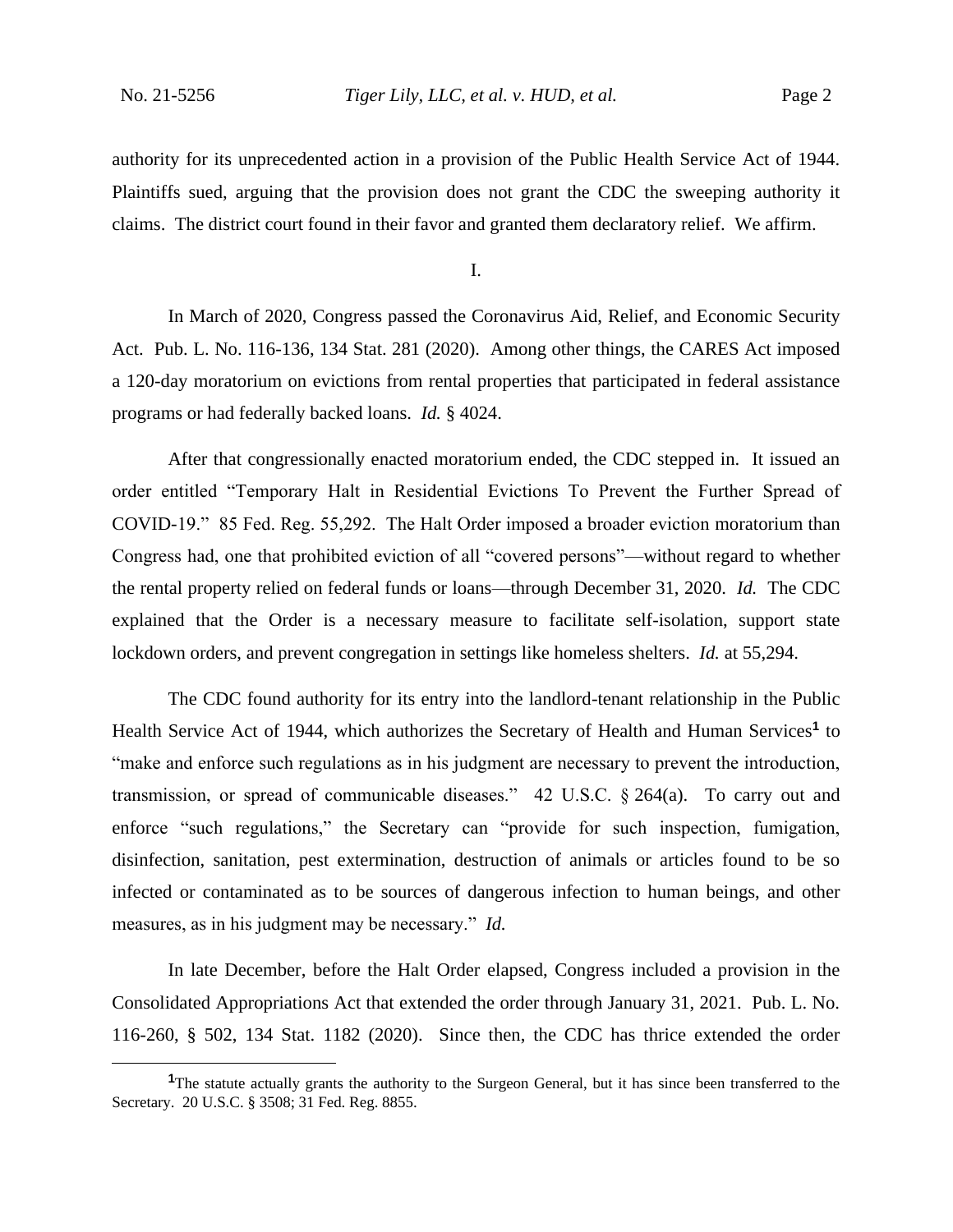beyond that congressionally authorized date—first until March 31, then until June 30, and now through July 31. 86 Fed. Reg. 8020; 86 Fed. Reg. 16,731; 86 Fed. Reg. 34,010.

Soon after the CDC issued the original Halt Order, Plaintiffs, who own or manage rental properties, filed suit seeking a declaratory judgment that the Halt Order exceeds the government's statutory grant of power, that it violates the Constitution, and that its promulgation violated the Administrative Procedures Act. They also sought a preliminary injunction barring the order's enforcement.

The district court denied the preliminary-injunction motion because it found that Plaintiffs' loss of income did not rise to the level of an irreparable injury. The government then moved for judgment on the pleadings, and Plaintiffs for judgment on the administrative record. The district court ruled for Plaintiffs, finding that the Halt Order exceeded the government's statutory authority under 42 U.S.C. § 264(a). *Tiger Lily v. U.S. Dep't of Hous. & Urb. Dev.*, No: 2:20-cv-02692-MSN-atc, 2021 WL 1171887, \*10 (W.D. Tenn. Mar. 15, 2021). The next day, the government appealed and moved in both the district court and our court for an emergency stay pending appeal. We denied the motion because the government was not likely to succeed on the merits. *See Tiger Lily, LLC v. U.S. Dep't of Hous. & Urb. Dev.*, 992 F.3d 518, 522–23 (6th Cir. 2021). We now address the merits.

#### II.

On appeal, the government argues only that the district court erred in declaring the CDC's Halt order an unlawful exercise of the agency's authority. We review that question of law de novo. *M.L. Johnson Fam. Properties, LLC v. Bernhardt*, 924 F.3d 842, 848 (6th Cir. 2019); *see also* 5 U.S.C. § 706(2). Notably, the government does not ask us to grant *Chevron*  deference to its interpretation of the relevant statute. "We therefore decline to consider whether any deference might be due" the Halt Order. *HollyFrontier Cheyenne Refining, LLC v. Renewable Fuels Ass'n*, 141 S. Ct. 2172, 2180 (2021); *see also CFTC v. Erskine*, 512 F.3d 309, 314 (6th Cir. 2008).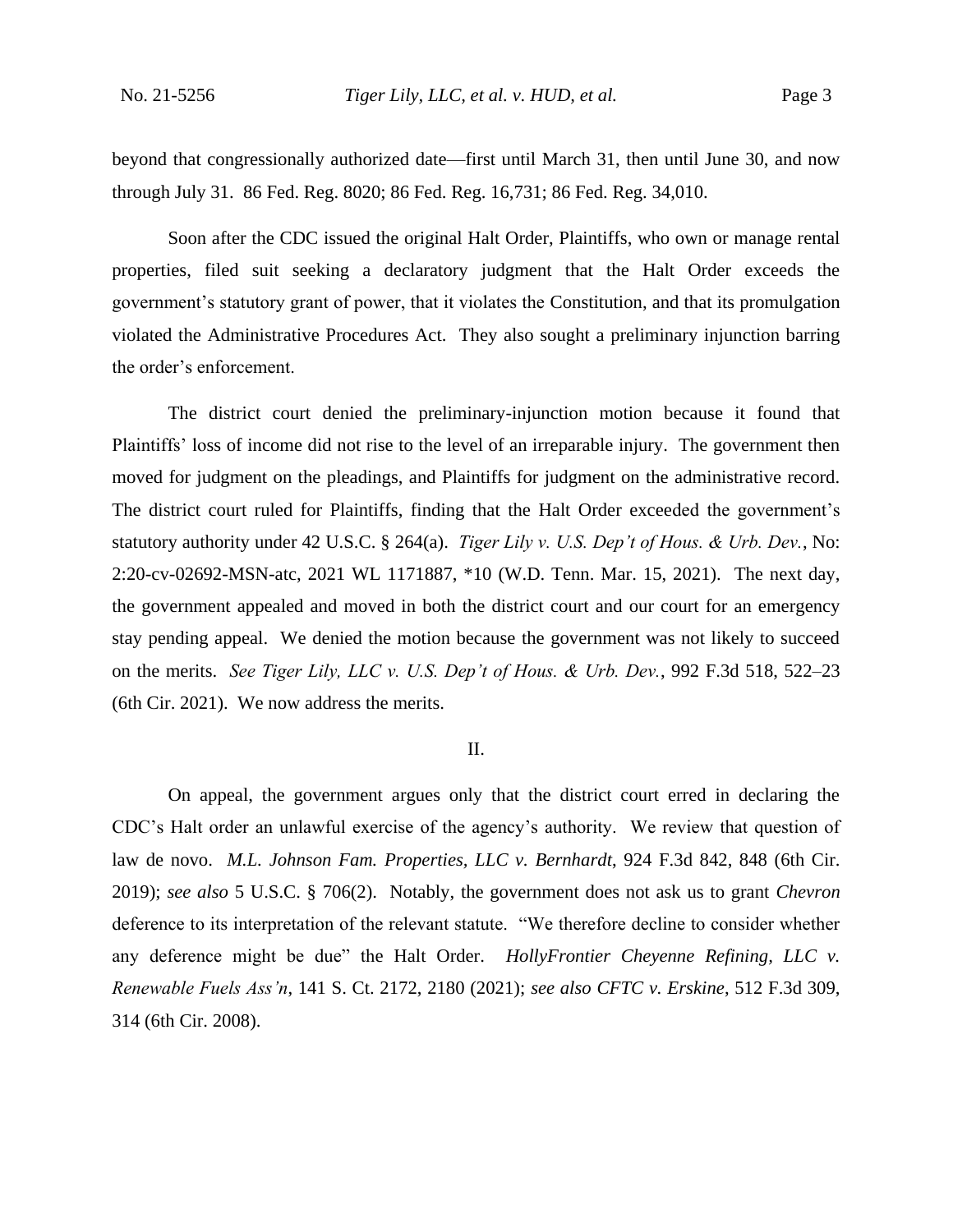### III.

The government claims that the Public Health Act of 1944, 42 U.S.C.  $\S$  264(a), authorizes the CDC's Halt Order. Section 264(a) reads:

The Surgeon General, with the approval of the Secretary, is authorized to make and enforce such regulations as in his judgment are necessary to prevent the introduction, transmission, or spread of communicable diseases from foreign countries into the States or possessions, or from one State or possession into any other State or possession. For purposes of carrying out and enforcing such regulations, the Surgeon General may provide for such inspection, fumigation, disinfection, sanitation, pest extermination, destruction of animals or articles found to be so infected or contaminated as to be sources of dangerous infection to human beings, and other measures, as in his judgment may be necessary.

That text does not grant the CDC the power it claims.

The first sentence authorizes the HHS Secretary "to make and enforce such regulations as in his judgment are necessary to prevent the introduction, transmission, or spread of communicable diseases." 42 U.S.C. § 264(a). Following the D.C. Circuit's interpretation of § 264(a), the government argues that that text alone authorizes the CDC's order. *See Ala. Ass'n of Realtors v. U.S. Dep't of Health & Hum. Servs.* (*AAR*), No. 21-5093, 2021 WL 2221646, at \*1–2 (D.C. Cir. June 2, 2021). We agree that the first sentence grants the Secretary rulemaking authority. But that authority is not as capacious as the government contends.

When we interpret statutes, we must give effect to each clause and word. *See, e.g.*, *Loughrin v. United States*, 573 U.S. 351, 358 (2014). So in determining what authority Congress statutorily delegated to an agency, we look "not only [to] the ultimate purposes Congress has selected, but [to] the means it has deemed appropriate, and prescribed, for the pursuit of those purposes." *MCI Telecomms. Corp. v. Am. Tel. & Tel. Co.*, 512 U.S. 218, 231 n.4 (1994).

Here, those principles require us to interpret the scope of the grant of rulemaking authority in the first sentence of  $\S$  264(a) by reference to the means it authorizes in the second. Again, that second sentence details: "For purposes of carrying out and enforcing such regulations," the Secretary "may provide for such inspection, fumigation, disinfection, sanitation, pest extermination, destruction of animals or articles found to be so infected or contaminated as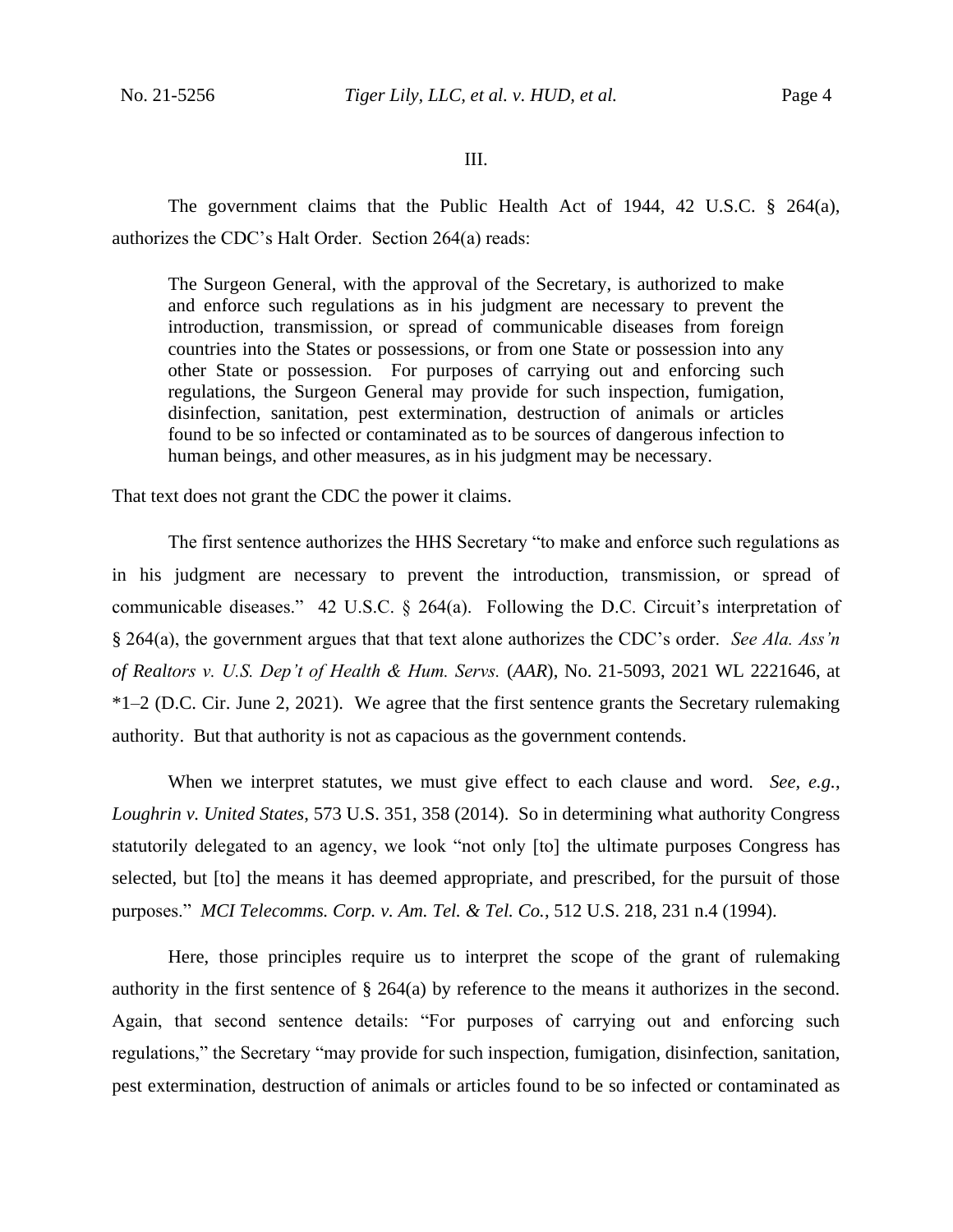to be sources of dangerous infection to human beings, and other measures, as in his judgment may be necessary." 42 U.S.C. § 264(a). Read in conjunction with the first sentence, the second lists how the Secretary might enforce the regulations that are, in his judgment, "necessary to prevent the introduction, transmission, or spread of communicable diseases." *Id.* Plainly, the second sentence narrows the scope of the first. *See Brown v. Sec'y, U.S. Dep't of Health & Hum. Servs.*, No. 20-14210, 2021 WL 2944379, at \*2 (11th Cir. July 14, 2021) (reasoning that the second sentence in  $\S 264(a)$  "clariffies] any ambiguity about the scope of the CDC's power under the first."). And the CDC is "bound" by those means that Congress has deemed "appropriate" and has "prescribed." *MCI*, 512 U.S. at 231 n.4 (1994); *see also Merck & Co. v. United States Dep't of Health & Hum. Servs.*, 962 F.3d 531, 536 (D.C. Cir. 2020).

The government contends that the second sentence does not circumscribe the power granted in the first, but instead expands on it. It reasons, again parroting the D.C. Circuit's analysis in *AAR*, that Congress penned the second sentence because it had reason to believe in 1944 that the measures listed required explicit authorization given that they might raise Fourth Amendment concerns. For support, it cites *Oklahoma Press Publishing Co. v. Walling*, 327 U.S. 186 (1946).

In *Oklahoma Press*, the Court cited *FTC v. American Tobacco Co.*'s instruction that absent "the most explicit language," courts should not read statutes as authorizing agencies to "sweep" constitutional traditions "into the fire." 327 U.S. at 201 & n.26 (quoting *FTC v. Am. Tobacco Co.*, 264 U.S. 298, 305–06 (1924)). Both cases simply articulate the well-settled rule that courts "should never . . . construe an Act in a sense which would render it unconstitutional if a different and permissible construction will save it." *Addison v. Holly Hill Co.*, 322 U.S. 607, 623 (1944). Neither supports the government's attempt to explain away the second sentence of § 264(a).**<sup>2</sup>**

**<sup>2</sup>**Additionally, *Oklahoma Press* was decided in 1946, two years after the Public Health Act of 1944, and *American Tobacco* involved a regulatory demand for corporate documents. *See Oklahoma Press*, 327 U.S. at 186; *American Tobacco* Co., 364 U.S. at 305–06. Neither case placed Congress on notice that giving the Secretary authority to order inspections and fumigations would implicate the Fourth Amendment, and thus require some explicit text.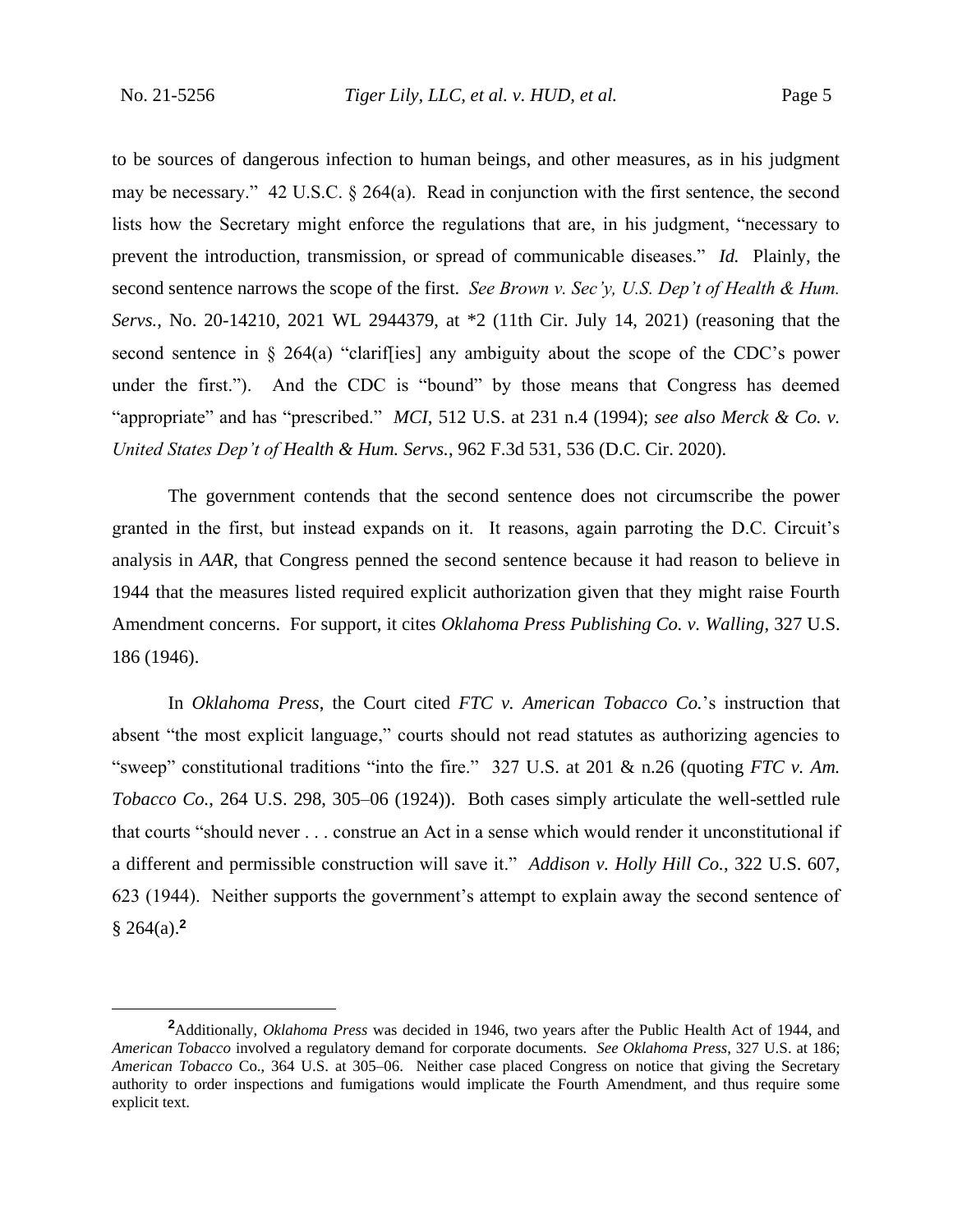Shorn of its *Oklahoma Press* explanation, the government's reading reduces the other provisions in § 264 to mere surplusage. *See Yates v. United States*, 574 U.S. 528, 543 (2015). If the first sentence really did grant the Secretary plenary authority to impose any regulation he thought "necessary to prevent the introduction, transmission, or spread of communicable diseases," there would be no need to specifically authorize the apprehension and detention of infected individuals in § 264(d), or the inspection and fumigation of contaminated properties in § 264(a). Those specific grants of power would be superfluous. We will not adopt such an interpretation where a more reasonable one exists. *See Yates*, 574 U.S. at 543.

This approach also accords with the expectation that Congress would "speak clearly if it wish [ed] to assign to an agency decisions of vast economic and political significance," like the decision to shut down evictions across the entire country. *Utility Air Regul. Grp. v. EPA.*, 573 U.S. 302, 324 (2014) (plurality opinion) (quoting *FDA v. Brown & Williamson Tobacco Corp.*, 529 U.S. 120, 160 (2000)). There is no clear expression of congressional intent in § 264 to convey such an expansive grant of agency power, and we will not infer one. *See Whitman v. Am. Trucking Ass'ns*, 531 U.S. 457, 468 (2001) ("Congress . . . does not, one might say, hide elephants in mouseholes."); *see also Alabama Ass'n of Realtors v. Dep't of Health & Hum. Servs.*, 141 S. Ct. 2320 (2021) (Kavanaugh, J., concurring) (citing the major-questions doctrine in determining that the CDC "exceeded its existing statutory authority by issuing a nationwide eviction moratorium").

Therefore, we conclude that the first sentence of  $\S 264(a)$  authorizes the Secretary to take action and the second dictates what actions he may take. That means that if the CDC has the authority to impose a nationwide eviction moratorium, it must come from the second sentence of § 264(a). The government does not argue that it does, so we need not belabor the point. We adhere to our prior reasoning. *See Tiger Lily*, 992 F.3d at 522–23. Applying the *ejusdem generis*  canon of statutory construction, the residual phrase in the second sentence of  $\S 264(a)$ —which allows the Secretary to take "other measures" he deems necessary to stop the spread of disease encompasses measures that are similar to inspection, fumigation, destruction of animals, and the like. *Id.* Plainly, an eviction moratorium does not fit that mold. *Id.*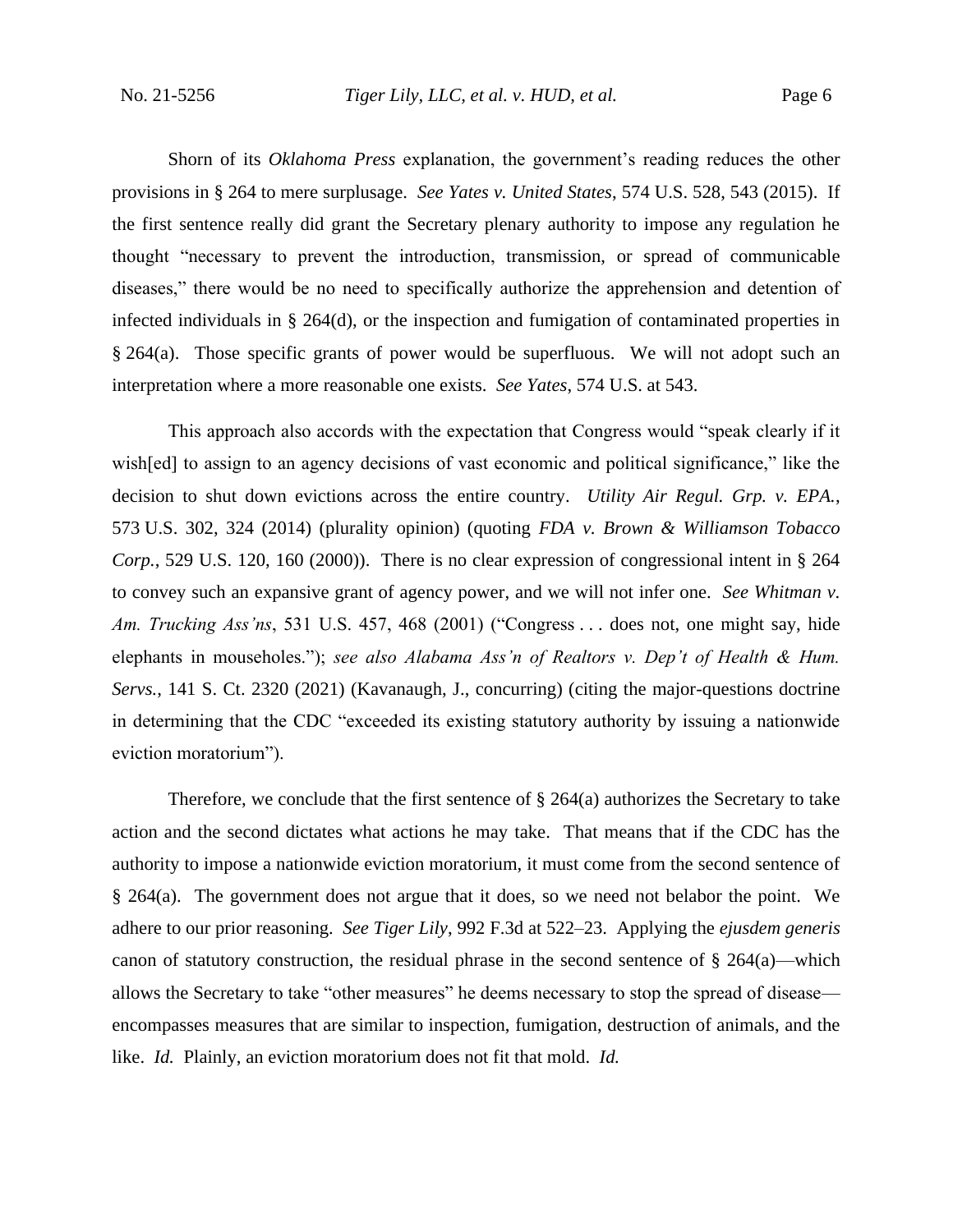What's more, even if we construed the phrase "other measures" more expansively, we cannot read  $\S$  264(a) to grant the CDC the power to insert itself into the landlord-tenant relationship without clear textual evidence of Congress's intent to do so. *Id.* at 523. Our reading of the statute's text accords with the principle that "Congress does not casually authorize administrative agencies to interpret a statute to push the limit of congressional authority." *Solid Waste Agency of N. Cook Cnty. v. U.S. Army Corps of Eng'rs*, 531 U.S. 159, 172–73 (2001). That principle has yet greater force when "the administrative interpretation alters the federalstate framework by permitting federal encroachment upon a traditional state power," *id.* at 173, like landlord-tenant relations, *see Lindsey v. Normet*, 405 U.S. 56, 68 (1972) ("The Constitution has not federalized the substantive law of landlord-tenant relations."). Agencies cannot discover in a broadly worded statute authority to supersede state landlord-tenant law. Instead, Congress must "enact exceedingly clear language if it wishes to significantly alter the balance between federal and state power and the power of the Government over private property." *U.S. Forest Serv. v. Cowpasture River Pres. Ass'n*, 140 S. Ct. 1837, 1849–1850 (2020). The absence of any such clarity in § 264(a) indicates that the CDC cannot nationalize landlord-tenant law.

Finally, to put "extra icing on a cake already frosted," the government's interpretation of § 264(a) could raise a nondelegation problem. *Van Buren v. United States*, 141 S. Ct. 1648, 1661 (2021) (quoting *Yates v. United States*, 574 U.S. 528, 557 (2015) (Kagan, J., dissenting)). Under that interpretation, the CDC can do anything it can conceive of to prevent the spread of disease. That reading would grant the CDC director near-dictatorial power for the duration of the pandemic, with authority to shut down entire industries as freely as she could ban evictions. *See Florida v. Becerra*, No. 821-839-SDM-AAS, 2021 WL 2514138, \*29–31 (M.D. Fla. June 18, 2021) (discussing the possible actions the government could take under its interpretation). In applying the nondelegation doctrine, the "degree of agency discretion that is acceptable varies according to the scope of the power congressionally conferred." *Am. Trucking*, 531 U.S. at 475. Such unfettered power would likely require greater guidance than "such regulations as in his judgment are necessary to prevent the introduction, transmission, or spread of communicable diseases." *See Indus. Union Dep't, AFL-CIO v. Am. Petroleum Inst.*, 448 U.S. 607, 645–46 (1980) (plurality opinion) ("[I]t is unreasonable to assume that Congress intended to give the Secretary the unprecedented power over American industry that would result from the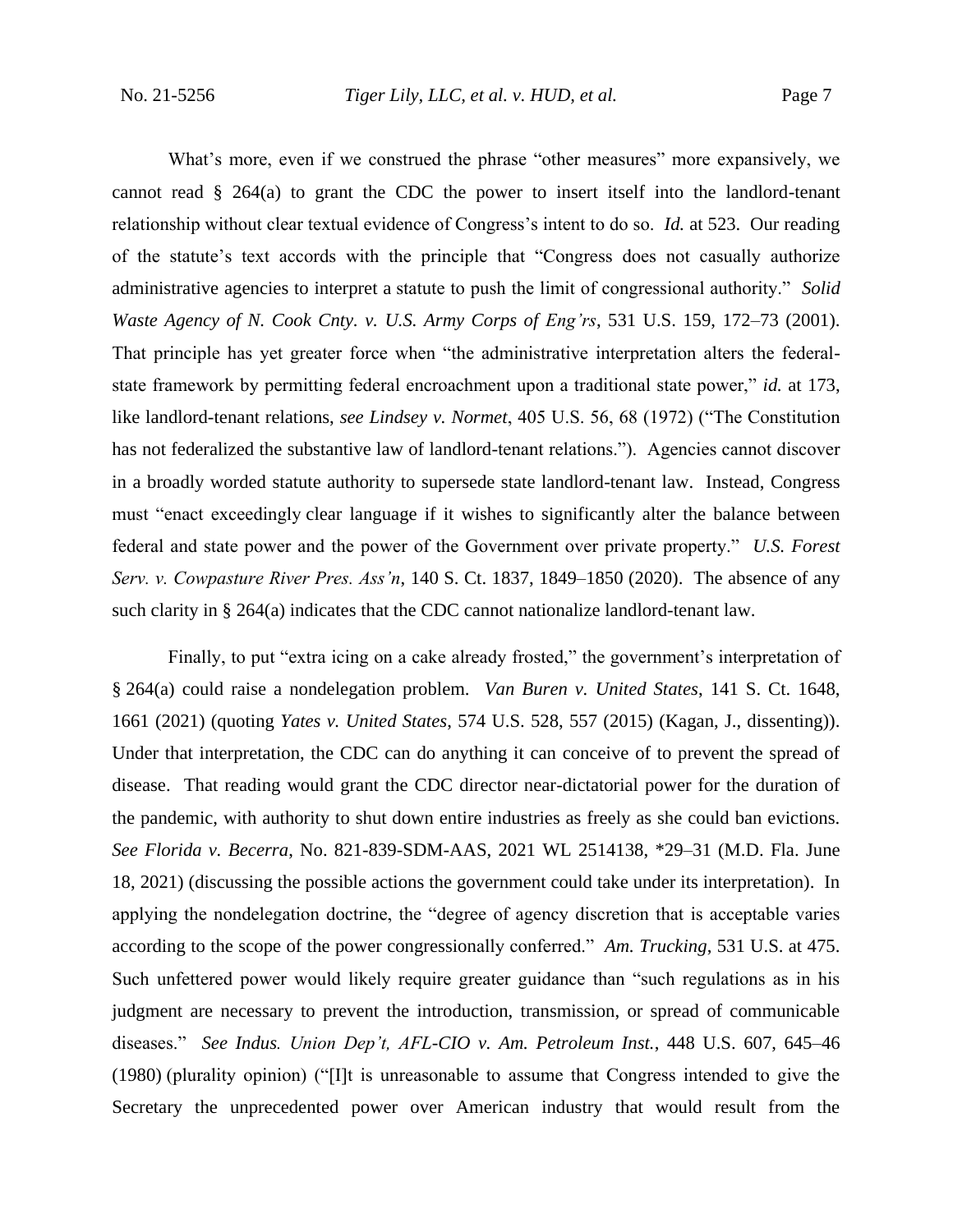Government's view . . . . A construction of the statute that avoids this kind of open-ended grant should certainly be favored.").

IV.

The government argues that even if the CDC initially lacked the power to impose the eviction moratorium, that changed in December 2021 when Congress passed the appropriations act that contained a provision extending the expiration date of the CDC's Halt Order. That provision reads:

The order issued by the Centers for Disease Control and Prevention under section 361 of the Public Health Service Act (42 U.S.C. 264), entitled "Temporary Halt in Residential Evictions To Prevent the Further Spread of COVID–19" (85 Fed. Reg. 55292 (September 4, 2020) is extended through January 31, 2021, notwithstanding the effective dates specified in such Order.

Pub. L. No. 116-260, § 502. The government's interpretation is incorrect. The provision is better understood to give force to the moratorium for the period it covers, not to alter the CDC's power beyond that period.

There are two possible understandings of what the extension provision means. The first is that, as the government argues, it constitutes Congress's acquiescence in the agency's assertion of power. But we recognize congressional acquiescence to an agency's interpretation only "with extreme care." *Solid Waste Agency*, 531 U.S. at 169. The second possibility is that Congress ratified the moratorium for the period from September 4, 2020 through January 31, 2021, giving "the force of law to official action unauthorized when taken." *Swayne & Hoyt v. United States*, 300 U.S. 297, 302 (1937). Especially in light of the high bar to prove the former, the latter is the better understanding here.

The government's argument is premised on the notion that when Congress goes along with an agency's interpretation of a statute, courts can assume that it agrees with the agency. *See Bob Jones Univ. v. United States*, 461 U.S. 574, 600–01 (1983). Here, the government says, Congress did not just go along; it enacted a statute explicitly approving of the CDC's interpretation. If that were the case, then it would "amount to a legislative declaration of . . . meaning" that would "govern the construction of the first statute." *Branch v. Smith*, 538 U.S.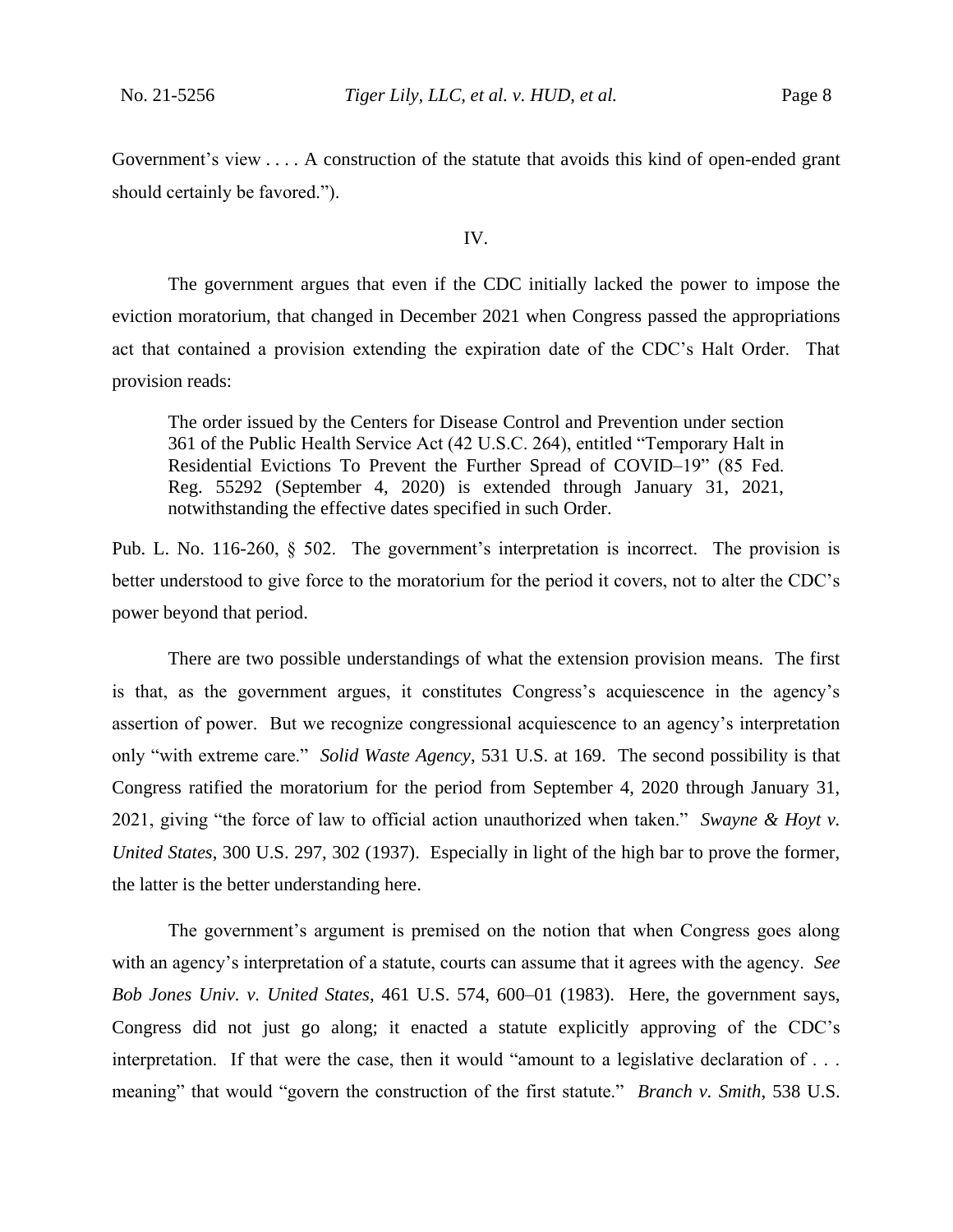254, 281 (2003) (plurality opinion) (quoting *United States v. Freeman*, 44 U.S. (3 How.) 556, 565 (1845)). But, again, we must exercise "extreme care" in determining that Congress has authoritatively agreed with an agency's interpretation of a statute. *See Solid Waste Agency*, 531 U.S. at 169. That is all the more true where, as discussed above, the agency's interpretation is both textually implausible and constitutionally dubious.

Instead of granting an agency new power, Congress can give force to particular agency actions that were originally unlawful. "An old Supreme Court case—rarely cited but never overruled—stands for the proposition that Congress 'has the power to ratify the acts which it might have authorized' in the first place, so long as the ratification 'does not interfere with intervening rights.'" *Thomas v. Network Sols., Inc.*, 176 F.3d 500, 506 (D.C. Cir. 1999) (quoting *United States v. Heinszen & Co.*, 206 U.S. 370, 384 (1907)). In *Thomas*, the D.C. Circuit applied that principle when Congress, responding to a district court decision holding an agency action unlawful, passed a statute that made the action lawful "as if the same had, by prior act of Congress, been specifically authorized and directed." *Id.* at 505. There, the ratification was wholly retrospective, addressing the exact period for which litigants sought relief. *Id.* Here, by contrast, Congress gave force to the otherwise-unlawful order both retrospectively and prospectively, blessing it for the period from September 4 to January 31. But that ratification did not purport to alter the meaning of § 264(a), so it did not grant the CDC the power to extend the order further than Congress had authorized.

V.

For those reasons, we conclude that 42 U.S.C. § 264(a) does not authorize the CDC to implement a nationwide eviction moratorium.**<sup>3</sup>** We therefore affirm.

**<sup>3</sup>**Because we reach that conclusion, we need not address Plaintiffs' myriad other arguments in favor of affirmance.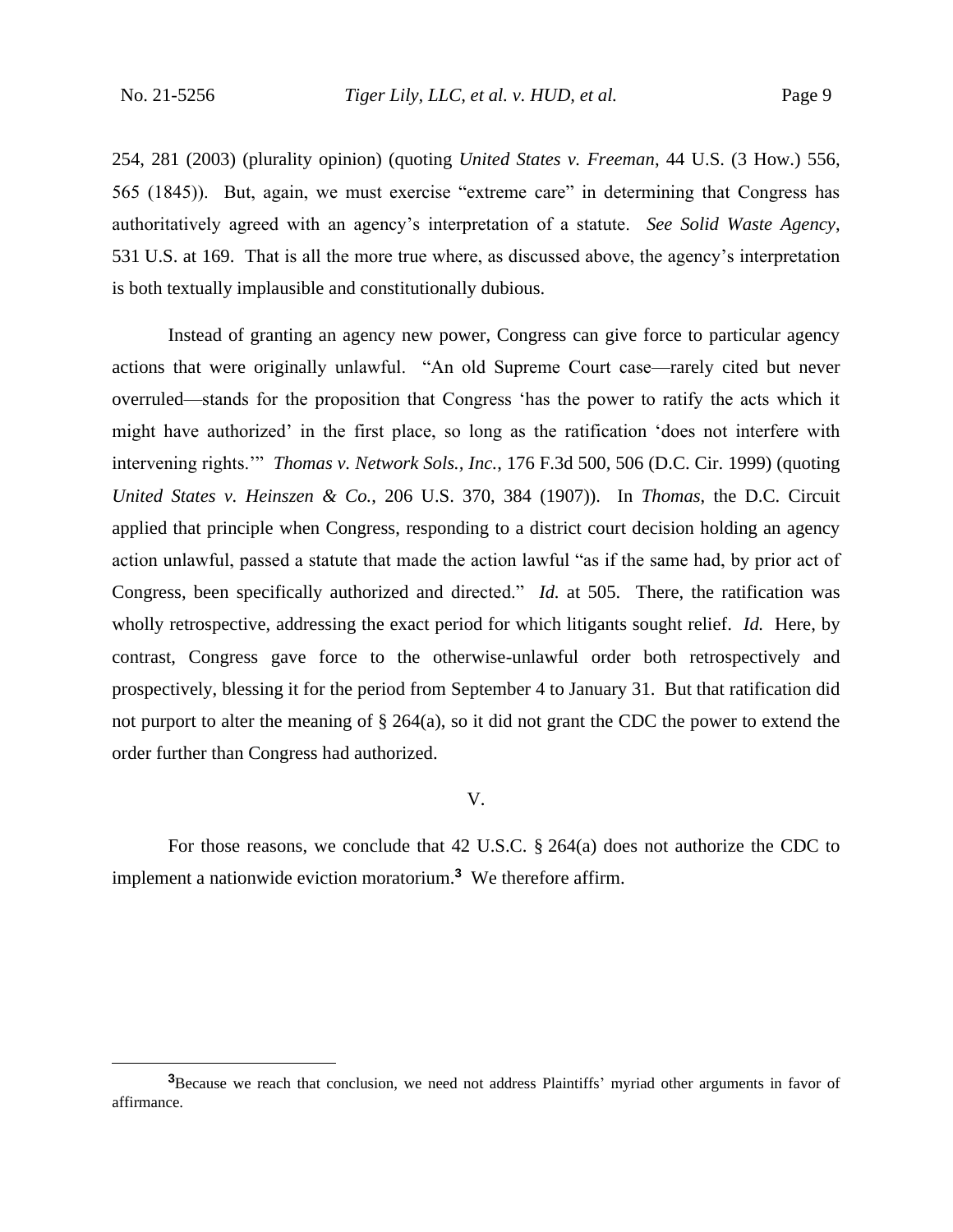## **CONCURRENCE** \_\_\_\_\_\_\_\_\_\_\_\_\_\_\_\_\_

\_\_\_\_\_\_\_\_\_\_\_\_\_\_\_\_\_

THAPAR, Circuit Judge, concurring.If the separation of powers meant anything to our framers, it meant that the three necessary ingredients to deprive a person of liberty or property—the power to make rules, to enforce them, and to judge their violations—could never fall into the same hands. For that reason, our Founders did not just "split the atom of sovereignty" by dividing powers between the Federal Government and the States. *Alden v. Maine*, 527 U.S. 706, 751 (1999) (cleaned up). They also separated powers *within* the Federal Government: The legislative power went to Congress; the executive to the president; and the judicial to the courts. That is the equilibrium the Constitution demands. And when one branch impermissibly delegates its powers to another, that balance is broken.

Of the three branches, Congress is the most responsive to the will of the people. And the Founders designed it that way for a reason: Congress wields the formidable power of "prescrib[ing] the rules by which the duties and rights of every citizen are to be regulated." The Federalist No. 78, at 465 (Alexander Hamilton) (Clinton Rossiter ed., 1961). If legislators misused this power, the people could respond, and respond swiftly.

So, naturally, Congress has an incentive to insulate itself from the consequences of hard choices. That was clear from the start. Consider one prominent example. The Constitution empowers Congress "[t]o establish Post Offices and post Roads." U.S. Const. art. I, § 8, cl. 7. For 18th-century Americans, this was high-stakes stuff. A federal post road could change a town's fortunes overnight, so debates over their placement captured the national attention. When the Second Congress debated an early bill laying out a detailed plan for post roads running from Maine to Georgia, one Congress introduced an amendment "to strike the enumerated routes and replace them with the provision 'by such route as the President of the United States shall, from time to time, cause to be established.'" Ilan Wurman, *Nondelegation at the Founding*, 130 Yale L.J. 1490, 1506 (2021).In other words, the amendment promised to transfer this set of hard choices from Congress to the executive branch.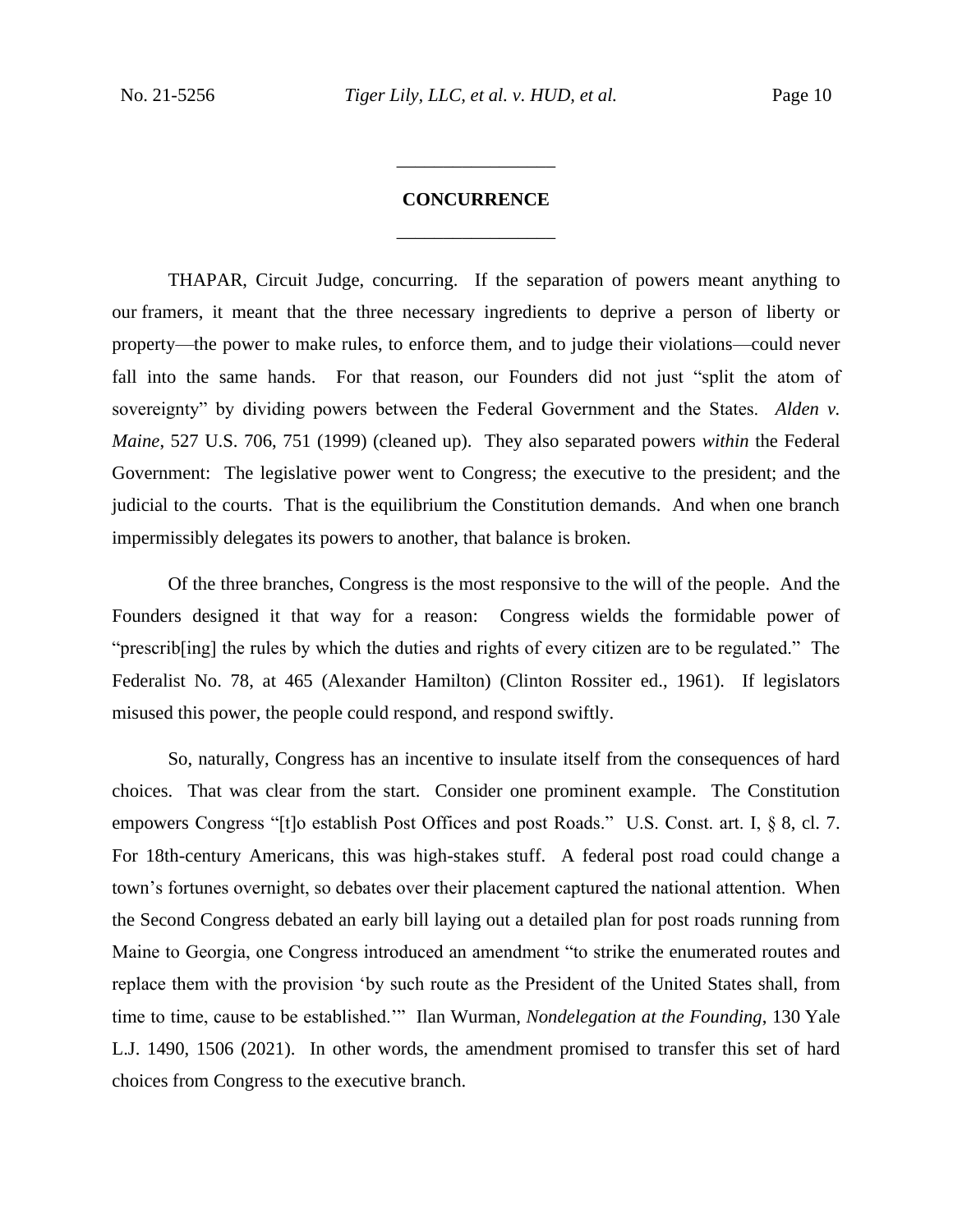It was a clever dodge, but it didn't work. Congress rejected the proposal after several prominent Congressmen raised a nondelegation challenge. *See id.* at 1506–12.James Madison was representative when he argued that this proposal to "*alienat[e]* the powers of the House . . . would be a violation of the Constitution." *Id.* at 1507.

Madison was right. The constitutional design is frustrated if "Congress could merely announce vague aspirations and then assign others the responsibility of adopting legislation to realize its goals." *Gundy v. United States*, 139 S. Ct. 2116, 2133 (2019) (Gorsuch, J., dissenting). By shifting responsibility to a less accountable branch, Congress protects itself from political censure—and deprives the people of the say the framers intended them to have.

And yet, over the years, the guardrails have crumbled. *See, e.g.*, *Dep't. of Transp. v. Ass'n of Am. R.Rs.*, 575 U.S. 43, 77 (2015) (Thomas, J., concurring in judgment) (noting that the Court's test for enforcing the nondelegation doctrine "largely abdicates our duty to enforce that prohibition"). Thus, the Supreme Court should consider breathing new life into the doctrine.

But one common critique stands in the way: Congress simply isn't up to the job. According to some, Congress is incapable of acting quickly in response to emergencies. Others say modern society is too complex to be run by legislators—better to leave it to the agency bureaucrats. In light of the original meaning, history, and structure of our Constitution, these arguments should not carry any weight. But even on their own terms, neither argument washes.

Start with concerns that Congress cannot act fast enough in a crisis. The government's response to the coronavirus pandemic proves otherwise. Congress acted swiftly to pass broad relief for the general public. But it also switched out the hammer for the scalpel when necessary.

Take student veterans as an example. As the pandemic tore through the country, universities abruptly moved their lessons online. Under a Department of Veterans Affairs regulation, student veterans faced the specter of losing their housing stipends under the G.I. Bill if they stopped attending in-person classes. *See* 38 C.F.R. § 21.9640(b)(1)(ii). The VA could have changed that regulation through the Administrative Procedure Act's emergency rulemaking provision. *See* 5 U.S.C. § 553(b)(3)(B), (d)(3). But Congress beat the administrative state to the punch. On March 21, 2020, just two days after California announced the country's first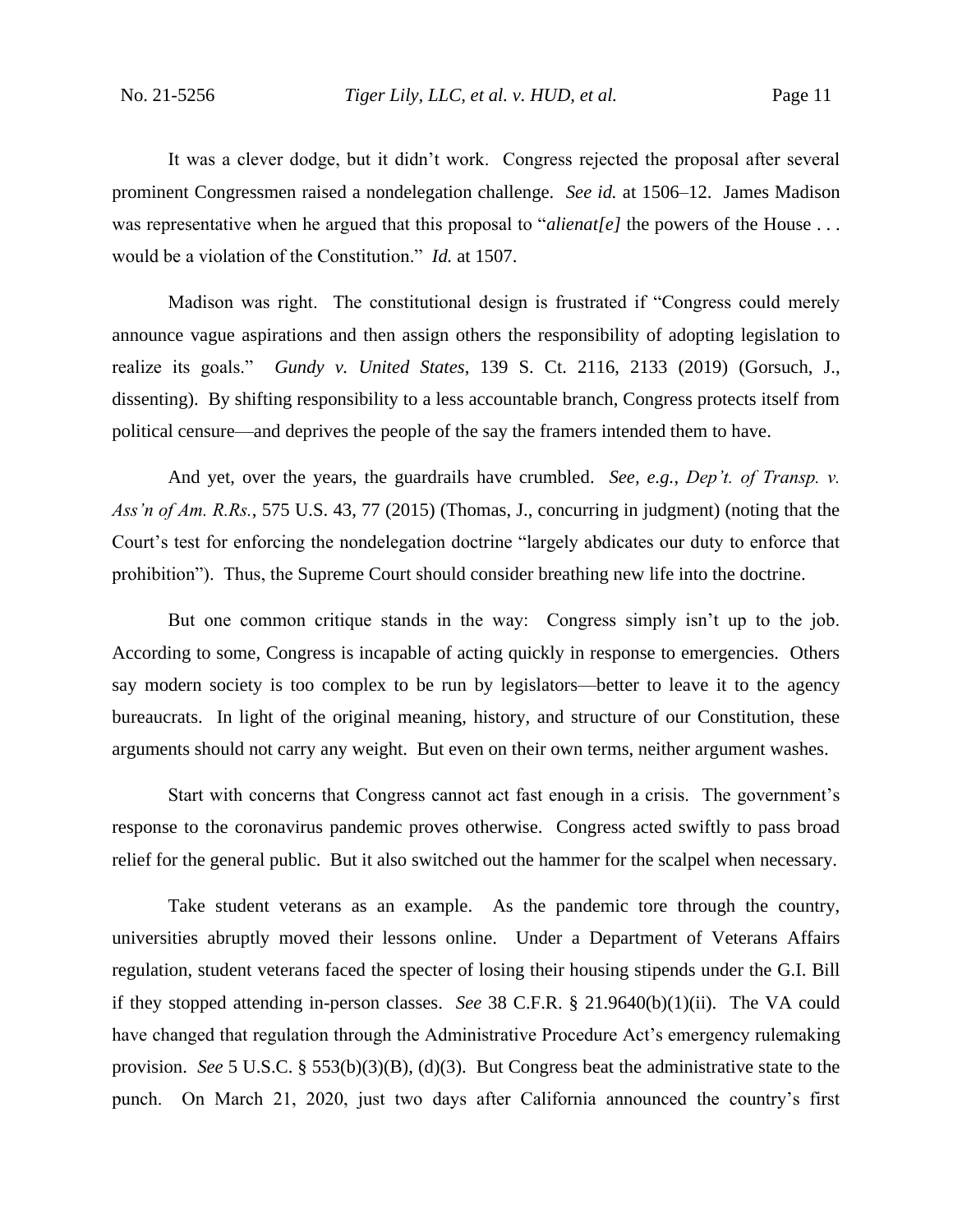statewide stay-at-home order, Congress passed Public Law 116-128 to temporarily override the VA regulation and prevent any disruption in veterans' educational benefits.

The contention that Congress lacks the expertise to legislate on complicated topics appears similarly attractive at first glance. But the executive branch need not have a monopoly on experts. For example, Congress manages to pass tax legislation and annual budgets without outsourcing the job to the administrative agencies. If you took the critics of the nondelegation doctrine seriously, you might think that only the administrative state could predict how these laws would affect our nation's long-term fiscal health. But Congress has famously maintained a strong grip on these issues.

How? It has experts of its own. Professors Cross and Gluck have meticulously documented how nonpartisan structures like the Congressional Budget Office and the Joint Committee on Taxation—which are housed under Article I and ultimately accountable to Congress's leadership—have provided Congress with "technical expertise" that "safeguards the legislative process from executive and interest-group encroachment." Jesse M. Cross & Abbe R. Gluck, *The Congressional Bureaucracy*, 168 U. Pa. L. Rev. 1541, 1544 (2020). If Congress can manage the world-class economists at the CBO, then there's no reason to think it could not "meaningfully reassert itself as the top-line decision-maker on [other] important matters pertaining to our administrative state." Philip Wallach & Kevin R. Kosar, *The Case for a Congressional Regulation Office*, 48 Nat'l Affs. (Fall 2016). A strong nondelegation doctrine could compel Congress to strengthen its roster of expert institutions.

What's the difference between executive-branch experts and congressional ones? Executive-branch experts make regulations; congressional experts make recommendations. Congressional bureaucracy leaves the law-making power with the people's representatives right where the Founders put it. Regardless of who came up with the idea, "[t]he sovereign people would know, without ambiguity, whom to hold accountable for the laws they would have to follow." *Gundy*, 139 S. Ct. at 2134 (Gorsuch, J., dissenting).

This case proves the point. As is often true, there are two sides to today's story. *Compare* Matthew Haag, *A Landlord Says Her Tenants Are Terrorizing Her*. *She Can't Evict*